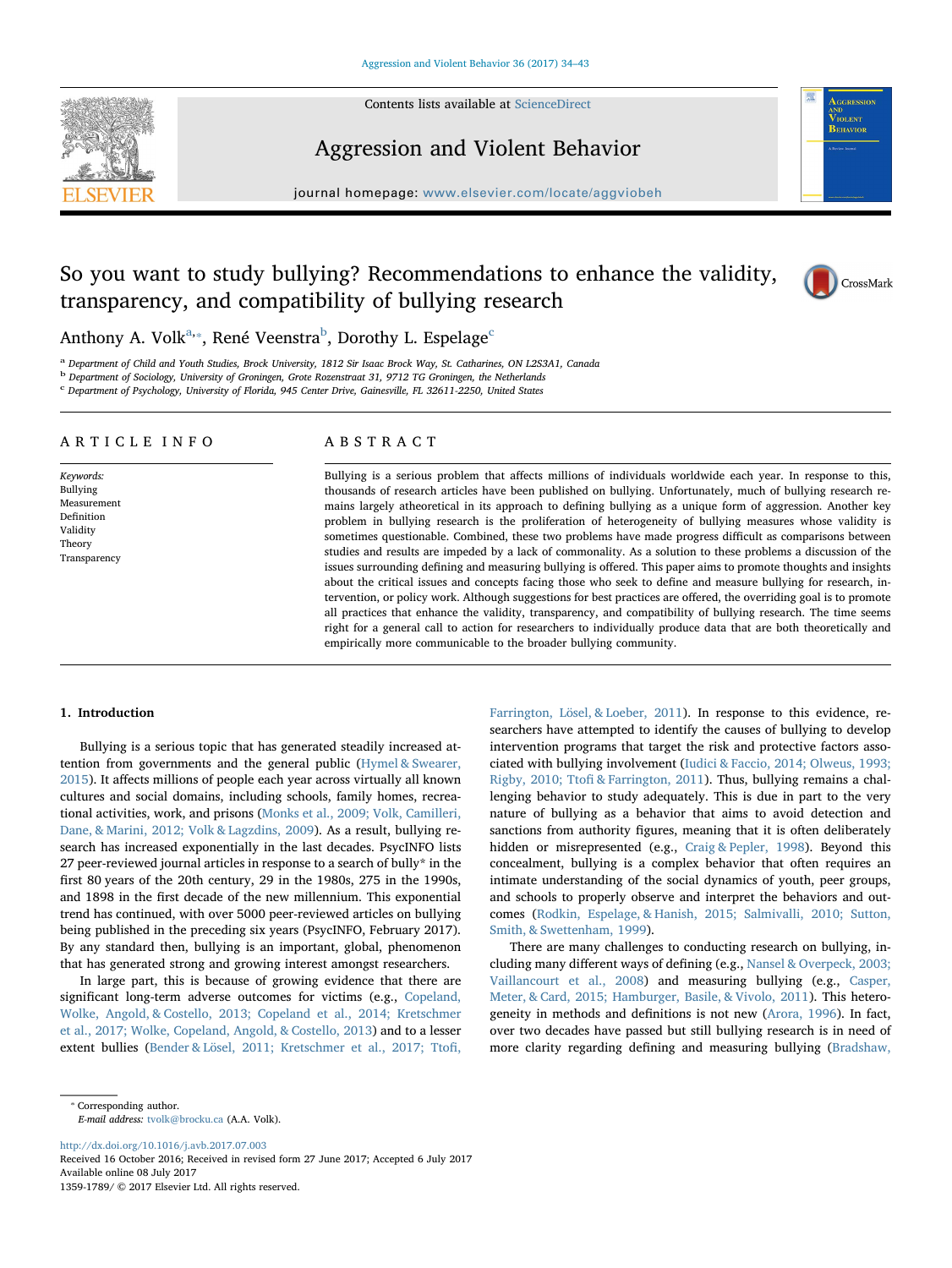[2015; Green, Flexi, Sharkey, Furling, & Kras, 2013; Gri](#page--1-10)ffin & Gross, 2004; Hawley, Stump, & Ratliff[, 2011; Swearer, Siebecker, Johnsen-](#page--1-10)[Frerichs, & Wang, 2010\)](#page--1-10). This need for more definitional and measurement clarity is also apparent in applied/intervention research ([Ryan & Smith, 2009\)](#page--1-11). When combined with the increasing proliferation of bullying research, a strength of the field (its growing size and heterogeneity) poses a risk of making it drift apart instead of approaching consensus on important issues.

We, therefore, offer a discussion of some of the key issues, along with a series of recommendations to help researchers standardize and clarify their bullying research and interventions in an effort to promote greater reliability and validity of measures in the field. Our efforts are aimed primarily at studying bullying in children and adolescents, but the general principles may also apply to adult or preschool populations. Further, while aimed primarily at researchers and interventionists, our discussion may also be valuable for educators, policy makers, and members of the general public. Although we offer our own best practice recommendations, we are chiefly interested in promoting all practices that increase the validity, transparency, and compatibility of bullying research. Overall, we place a strong emphasis on the importance of grounding research and interventions within theoretical frameworks that facilitate methodological choices and across-study comparisons.

### 2. Defining bullying

To begin with, bullying is a difficult behavior to define [\(Gladden,](#page--1-12) [Vivolo-Kantor, Hamburger, & Lumpkin, 2014; Thornberg, 2015](#page--1-12)). The modal definition of bullying was provided by Dan Olweus in 1993 (pp.8–9): "it is aggressive behavior or intentional 'harm doing,' which is carried out repeatedly and over time in an interpersonal relationship characterized by an imbalance of power." This definition highlights three main features: intentional aggression, repetition, and an imbalance of power. Although cited thousands of times, this definition is not without problems. On the applied level, it is not clear that participants use the core elements of this definition when answering questions about bullying (e.g., they omit power, harm, repetition, and/or intentionality; [Bazelon, 2013; Green et al., 2013; Hellström,](#page--1-13) [Persson, & Hagquist, 2015; Oldenburg, Bosman, & Veenstra, 2016;](#page--1-13) [Vaillancourt et al., 2008](#page--1-13)). A lack of agreement with participants represents a challenge to the validity of any definition [\(deLara, 2012\)](#page--1-14). It also appears that researchers do not always assess all three aspects of this definition, leading to data that relates more to general aggression (any harmful behavior) than to bullying [\(Bradshaw, 2015; Finkelhor,](#page--1-10) [Turner, & Hamby, 2012; Hawley et al., 2011](#page--1-10)). There are also theoretical concerns with this definition that were born out of practical observations without any serious theoretical examination of potential limits on its validity and/or compatibility with existing bodies of research ([Greif & Furlong, 2006; Olweus, 1993](#page--1-15); see below for a discussion of some of these theoretical issues). These problems have led researchers to explore numerous alternative definitions of bullying ([Arora, 1996;](#page--1-9) [Corcoran, Guckin, & Prentice, 2015; Cowie, Naylor, Rivers,](#page--1-9) [Smith, & Pereira, 2002; Gladden et al., 2014; Monks et al., 2009;](#page--1-9) [Sercombe & Donnelly, 2013](#page--1-9)).

Recently, [Volk, Dane, and Marini \(2014\)](#page--1-16) defined bullying as "aggressive, goal-directed behavior that harms another individual within the context of a power imbalance." This new definition addresses three theoretical issues. First, it removes the generally difficult to measure criterion of intentionality [\(Bauman, Underwood, & Card, 2013;](#page--1-17) [Sercombe & Donnelly, 2013\)](#page--1-17) and replaces it with concrete goals that are both easier to measure and predict important measurable outcomes ([Ellis, Volk, Gonzalez, & Embry, 2016; Marini & Volk, 2017](#page--1-18)). Evolutionary theory suggests that individuals bully for resources, reproductive opportunities, or a social reputation that facilitates obtaining the first two goals [\(Volk et al., 2012, 2014](#page--1-19)). The latter goal is closely related to, but potentially distinct from, the dominance and popularity goals that bullying is often associated with. A focus on goals also helps tease apart the proximate goals of bullying (e.g., getting peers to laugh, looking cool, showing off, cutting-off reflected failure, basking in reflected glory) from the ultimate goals of bullying (e.g., getting the best field to play in at recess or having more sexual partners). It also addresses the apparent paradox of why a bully would pick on a much weaker individual in order to gain social status. The victim represents the means through which to send a signal about the perpetrators' willingness to use aggression to obtain or maintain high social status ([Volk et al., 2014](#page--1-16)). This is supported by evidence showing that while the number of victims per bully remains generally stable over time, bullies appear to continually select new victims with which they can display their dominance [\(Van der Ploeg, Steglich, & Veenstra,](#page--1-20) [2017\)](#page--1-20).

A goal-oriented focus highlights that whereas bullying is often proactive ([Sijtsema, Veenstra, Lindenberg, & Salmivalli, 2009\)](#page--1-21), proactive/reactive labels may not necessarily be the most suitable for describing bullying. If one's goal is to obtain a reputation for being violent in the face of social threats, then it may well serve that goal to proactively bully weaker individuals to maintain the credibility of one's threatening reputation. However, that same reputation can also be served by planned reactive aggression toward perceived or potential challenges to one's reputation [\(Frey, Pearson, & Cohen, 2015\)](#page--1-22). The critical distinction is that bullies strategically use aggression in the context of a power imbalance to obtain their desired goals [\(Reijntjes](#page--1-23) [et al., 2013; Veenstra, Lindenberg, Munniksma, & Dijkstra, 2010](#page--1-23)). Overall then, a focus on goals instead of general intentionality helps researchers to avoid inconsistencies surrounding proactive/reactive aggression, to identify important outcomes of bullying, and to circumvent messy issues surrounding the measurement of intentionality.

Second, [Volk et al.'s de](#page--1-16)finition (2014) recognizes that harm is a perception of the victim that relates to both the frequency and intensity of the bullying behavior. A single heinous act of aggression may suffice to permanently alter the psychology and behavior of a victim (e.g., [Parker, 2012\)](#page--1-24), whereas repeated acts of very low intensity (e.g., several hundred brief prank calls) may equally cause significant harm. Thus, a victim's experience of harm is the product of frequency by intensity by individual resiliency ([Volk et al., 2014\)](#page--1-16). In support of this, recent findings indicate that repetition, severity, and the presence of a power imbalance amplify the perceived harm of an action [\(Van der Ploeg,](#page--1-25) [Steglich, Salmivalli, & Veenstra, 2015; Van Noorden, Bukowski,](#page--1-25) [Haselager, Lansu, & Cillessen, 2016; Ybarra, Espelage, & Mitchell,](#page--1-25) [2014\)](#page--1-25). This also means that the same act performed at the same frequency may cause different harm to different individuals based on numerous different individual and environmental ecological factors (e.g., [Barboza et al., 2009; Flaspohler, Elfstrom, Vanderzee,](#page--1-26) [Sink, & Birchmeier, 2009; Hong & Espelage, 2012; van der Ploeg et al.,](#page--1-26) [2015; Vitoroulis & Vaillancourt, 2014\)](#page--1-26). [Olweus \(1993\)](#page--1-27) alluded to single-incident harmful episodes of bullying, but chose to use frequency as a convenient filter for trivial harm. The aforementioned theory and data, however, suggest that frequency is not a necessary criterion for bullying. What's more, we do not recommend a single definition of what is specifically harmful. Rather, we argue that victim harm is a complex ecological outcome that traditional definitions of bullying often fail to address by virtue of their inability to identify the goals of bullying behaviors. We suggest that a lot of research underestimates or misses important consequences outside of mental and physical health such as access to resources or mating partners.

Finally, [Volk et al.'s \(2014\)](#page--1-16) definition situates bullying within the broader literature on aggression. Bullying is a specific form of aggression that involves a power imbalance. A power imbalance is perhaps the feature that most clearly differentiates bullying from other forms of aggression. It is well established that a physical power imbalance greatly alters the odds of success of physical competitions ([Khosla,](#page--1-28) [1968\)](#page--1-28). Research shows that a power imbalance leads to more severe outcomes for victims of bullying ([Hunter, Boyle, & Warden, 2007;](#page--1-29) [Ybarra et al., 2014\)](#page--1-29). More powerful bullies seem to be less susceptible